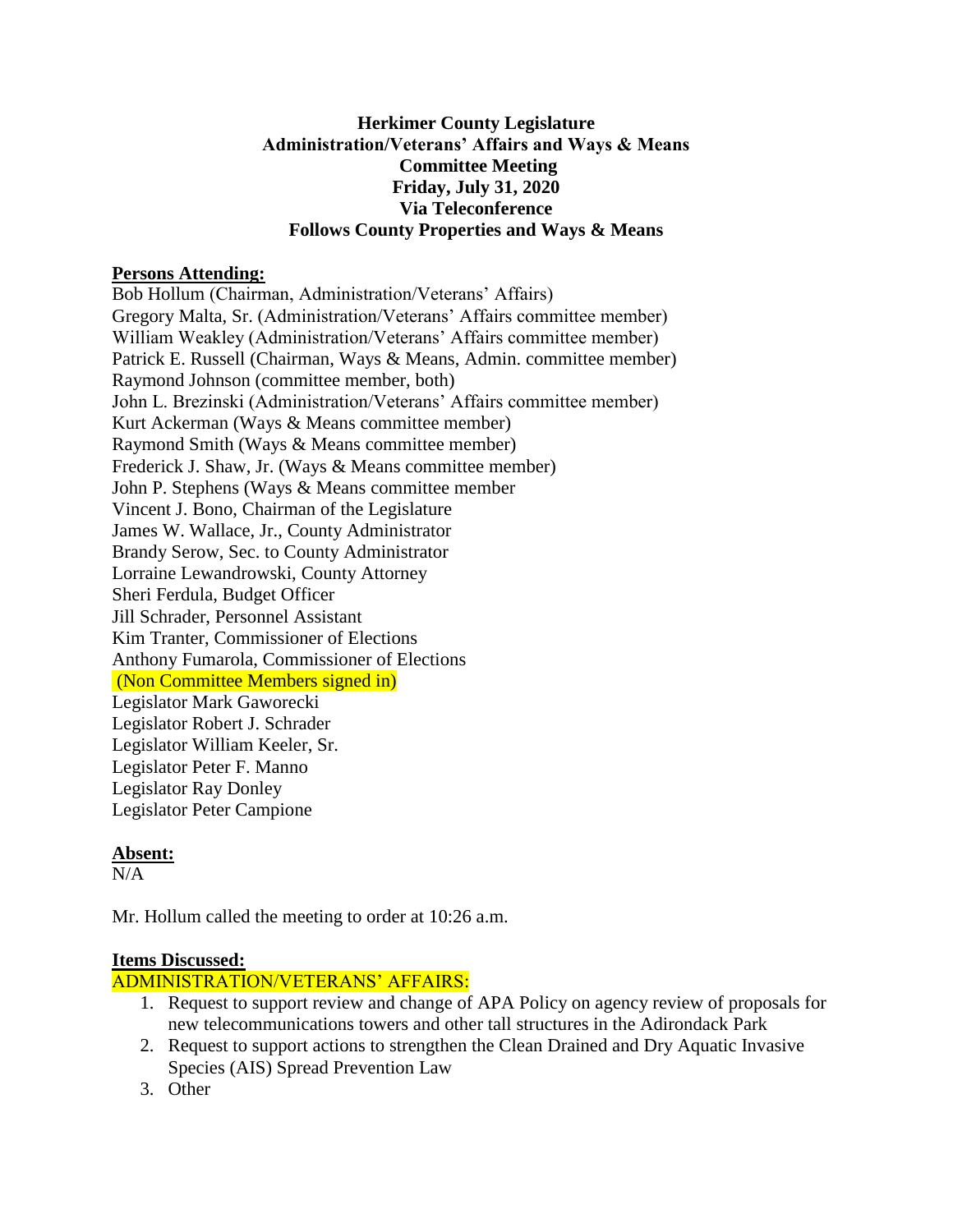#### ADMINISTRATION/VETERANS' AFFAIRS/WAYS & MEANS:

- 4. Approve contract with the Village of Ilion for use of voting machines in Board of Elections
- 5. Other DMV reopening and BOE cost Discussion only.

### **Committee Vote Record**

### ADMINISTRATION/VETERANS' AFFAIRS:

Mr. Hollum: "First on the agenda, request to support review and change of APA Policy on agency review of proposals for new telecommunications towers and other tall structures in the Adirondack Park. I believe everyone received a copy of the resolution, is there any discussion on it?"

Item#1 – On motion of Mr. Johnson, seconded by Mr. Weakley, Item #1 was voted on, approved, and moved for Resolution. Unanimous.

Mr. Hollum: "Second on the agenda, request to support actions to strengthen the Clean Drained and Dry Aquatic Invasive Species (AIS) Spread Prevention Law, I believe everyone got a copy of that. Any discussion?"

Item#2 – On motion of Mr. Johnson, seconded by Mr. Malta, Item #2 was voted on, approved, and moved for Resolution. Unanimous.

Item  $#3 - N/A$ .

# ADMINISTRATION/VETERANS' AFFAIRS/ WAYS & MEANS:

Mr. Hollum: "Number four, approve contract with the Village of Ilion for use of voting machines in Board of Elections. In the past, the Village of Ilion has asked if they could use a voting machine for their Village election. Usually because of when their elections are we were not capable of providing it to them. Because the state has changed it, we are allowed to; I would like to see all of the municipalities take an interest in this if they can. Everything is covered by the Village of Ilion, they have insurance on the machine, they pay for the workers, if there is any damage done they cover it. Any questions on that?"

Mr. Russell: "How much is the contract for?"

Mr. Hollum: "Kim or Anthony, can you answer that for me?"

Anthony Fumarola: "It depends on hours. They pay for everything. They cover the cost of the ballots, they pay for delivery, the cost of the machine techs to program the machines and test them. It does not cost the County anything, we are just basically loaning out a machine, same as with the schools."

Mr. Russell: "How can we approve a contract if we don't know what the contract says?"

Jim Wallace: "Basically Pat, I would think it's time and materials. That they will hold us harmless and pay all of those expenses."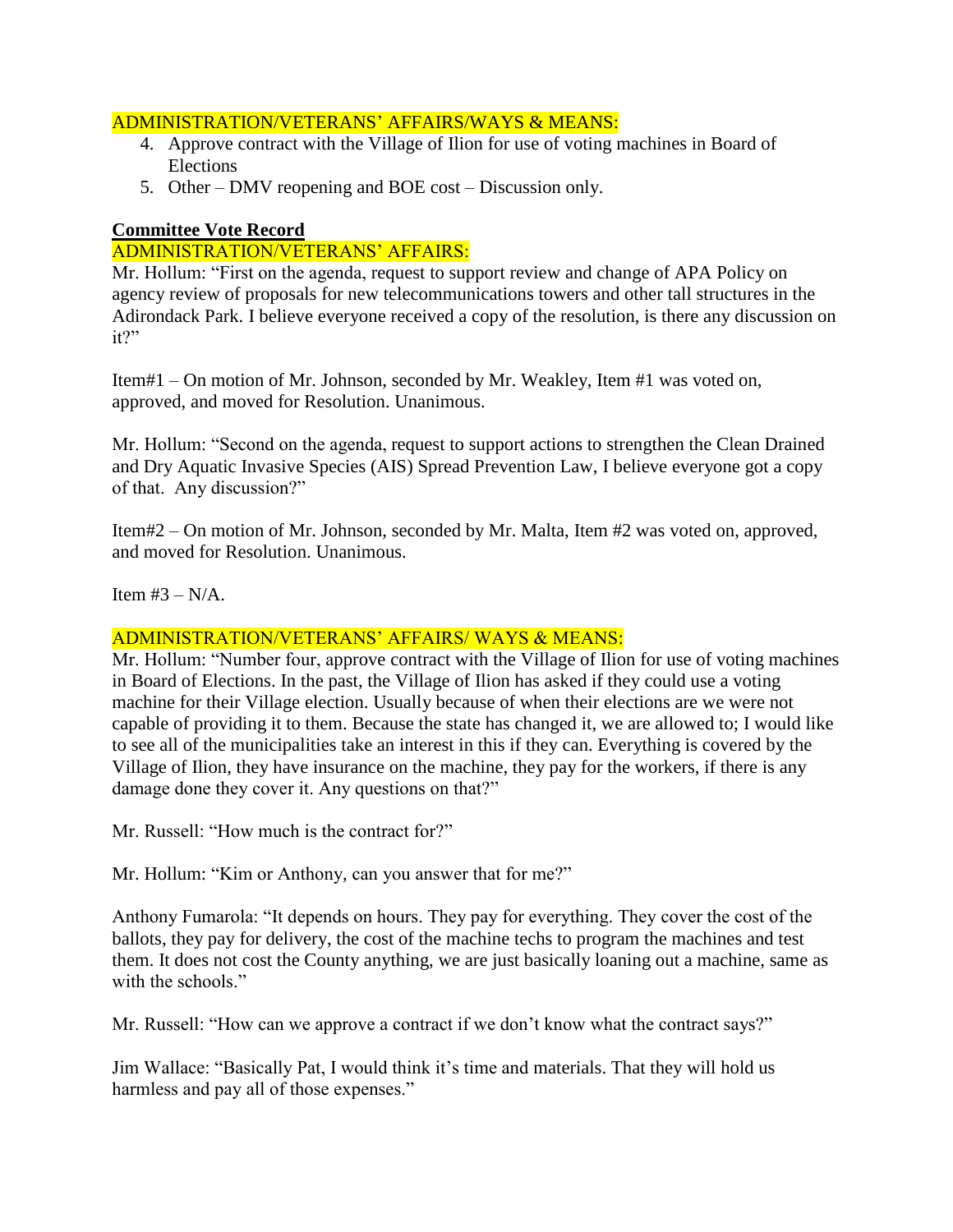Anthony Fumarola: "Right, it is the exact same contract we use for the schools for elections."

Mr. Hollum: "They will be paying to transport the machine, pay the technicians, pay for the use, pay for the ballots, poll inspectors."

Anthony Fumarola: "It has to be on their insurance, I believe we have already received some of that paperwork."

Mr. Johnson: "I believe we are not allowed to make anything on it. The machines were bought with a grant."

Jim Wallace: "We've asked that question several times."

Mr. Johnson: "Yeah, we're not allowed to if I remember correctly."

Jim Wallace: "Right because it was Federal money."

Mr. Gaworecki: "Do we get any money for wear and tear for future repairs?"

Jim Wallace: "No."

Item #4 - On motion of Mr. Malta, seconded by Mr. Brezinski for Administration/Veterans' Affairs, and on motion of Mr. Bono, seconded by Mr. Shaw for Ways & Means, Item #4 was voted on, approved and moved for Resolution. Unanimous.

Mr. Russell: "I would like to see that contract."

Anthony Fumarola: "We will email you a copy."

Mr. Hollum: "Anything else?"

Mr. Shaw: "I have a question. I have been getting several calls from upset constituents why the DMV isn't open to do registrations on vehicles. These people buying new cars don't want to endanger losing their title. They can't be replaced by dropping it in the drop box. Are they going to reopen when we reopen to do full service? What I want to know is what they are telling people when they call upset?"

Jim Wallace: "We can get you an answer on that Fred. We will run it by the control group again. We still can't get an answer if we are going to extend past August  $5<sup>th</sup>$  for virtual meetings."

Mr. Shaw: "The main thing I'm looking at being on Ways & Means is we're losing income. I had one constituent, she said that she could get an appointment in Fulton County to get it done but she pays property tax in Herkimer County and can't get it done here."

Mr. Russell: "Yeah I know, people are going to Lowville up here."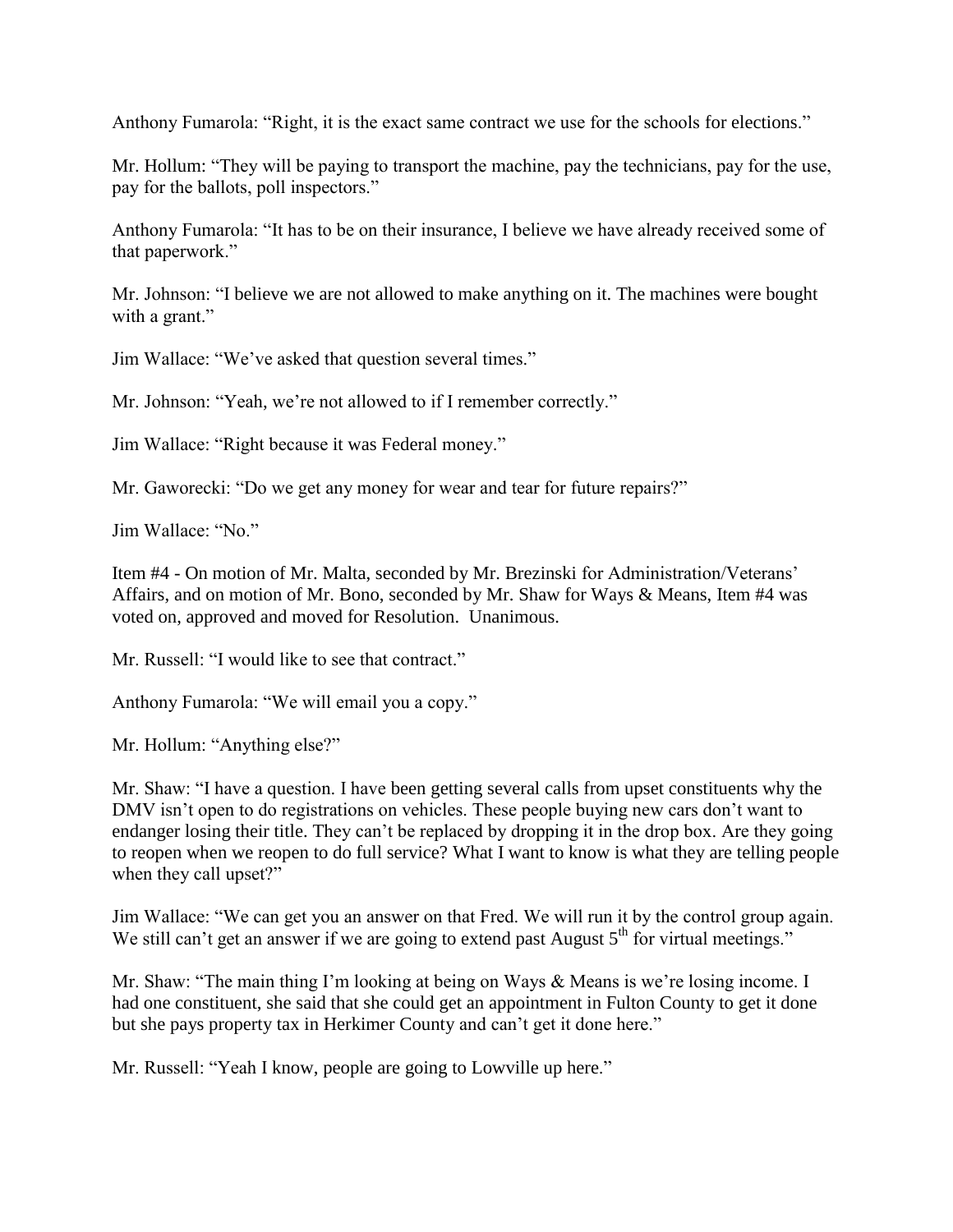Jim Wallace: "Everyone from Utica is coming here, just so you know guys."

Mr. Smith: "I want to make it noted that I also have been getting calls about why it isn't open. I was going to bring it up but Fred beat me to it. This is a problem."

Mr. Hollum: "It is definitely something that I have addressed for obvious reasons. I will make sure it is addressed again and try to get answers for you."

Mr. Shaw: "Would it do any good if as a Legislature we complained to Albany through our representatives by writing a letter or something? I understand she is trying to follow the Governor's guidelines but when these people can go to other Counties and get their service done and we can't provide it that makes everybody look bad."

Mr. Bono: "Fred this is the argument we have every day in the control room, not just on this business but 100 other businesses that are in the same boat where here it makes sense and over there it doesn't make sense. Yeah we can write a letter, we can pass a resolution but it's on deaf ears. That's my opinion."

Mr. Hollum: "A lot of hands are tied by the executive order that the Governor has put out. It has changed close to 100 times since this initially started. I believe the County Clerk is trying to follow those guidelines. I think everyone in this room has probably gotten calls with concerns about it. I've been trying my best when someone does call to forward that information over and get it taken care of. I have been successful in a lot of the situations, a couple not so much. Everyday seems to be a little different."

Mr. Russell: "I was just going to say this is nothing more than the State wanting to take all of the business. I mean I did mine online so people are going to do them online and they will get used to it and that's what will happen, that's what the State wants."

Jim Wallace: "They've been trying to take it for ten years. Just so you know I did authorize overtime this week and they have put in probably about 20 hours of overtime this week trying to get more things done."

Mr. Hollum: "Anything else?"

Mr. Johnson: "Mr. Chairman, did we have an additional cost in the Board of Elections for the mix up I guess?"

Mr. Hollum: "Anthony or Kim was there any additional cost with the situation that we dealt with in the primary? I think it was all done during business hours."

Jim Wallace: "The extra was done at 4:00."

Mr. Hollum: "Ok so no additional cost?"

Anthony Fumarola: "Not that I am aware of, no."